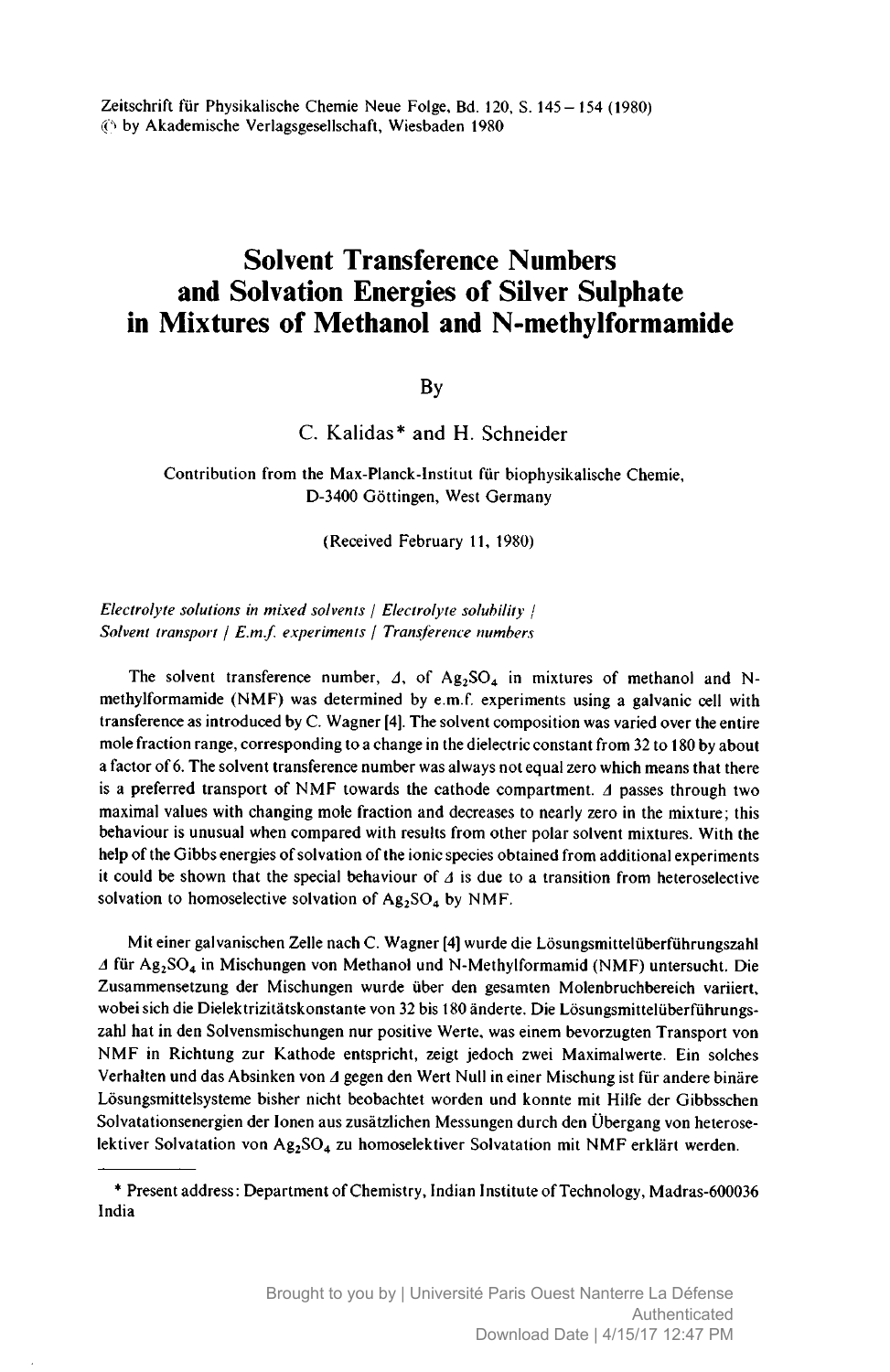#### Introduction

This paper is part of a series  $[1-3]$  dealing with ion solvation in binary solvent mixtures in terms of solvent transference numbers and Gibbs energies of solvation. The solvent transference number,  $\Delta$ , is defined as the change in the number of moles of one solvent component in the cathode compartment, with the mean molar velocity of the solvent mixture as reference, when one Faraday of electricity is passed through <sup>a</sup> cell during electrolysis [4, 5]. The dependence of the solvent transference number  $\Delta$  of component 2 on the number of solvent molecules  $n_{1+}$ ,  $n_{2+}$ ,  $n_{1-}$ ,  $n_{2-}$  of components 1 and 2 solvating the cation  $(+)$  and anion  $(-)$ , and on the ionic transference numbers  $t_+$  and  $t_-$  is given for an infinitely dilute solution of a binary electrolyte by Eq.  $(1)$  [4-6]:

$$
\Delta = (x_1 n_{2+} - x_2 n_{1+}) t_+ - (x_1 n_{2-} - x_2 n_{1-}) t_-.
$$
 (1)

The sign and magnitude of  $\Delta$  provide new ways of obtaining at least qualitative information about the composition of ionic solvation shells in mixed solvents. For example,  $\Delta$  will be small and around zero for homoselective solvation [7] of an electrolyte where both ions are solvated preferentially by the same solvent component. Ifthe ions are solvated in such <sup>a</sup> way that one ion is preferentially solvated by one solvent component while the other ion prefers the second component (i.e. hereroselective solvation [7]) then  $\Delta$  will be large and its sign will also indicate the solvent components that preferentially solvate the ions. With respect to Eq.  $(1)$ ,  $\Delta$  is positive for a heteroselectively solvated electrolyte whose cation is preferentially solvated by component 2.

In previous investigations in this laboratory, it was demonstrated that the silver ion is preferentially solvated by acetonitrile  $(AN)$  in the system AgNO<sub>3</sub>-H<sub>2</sub>O-AN [6] and by dimethylsulphoxide (DMSO) in the systems  $Ag_2SO_4$ - $H<sub>2</sub>O-DMSO [1]$  and  $Ag<sub>2</sub>SO<sub>4</sub>$ -methanol-DMSO [3]. As a continuation of this work, we will now report the results of our studies on the selective solvation of  $Ag<sub>2</sub>SO<sub>4</sub>$  in binary mixtures of methanol (MeOH) and N-methylformamide (NMF) over <sup>a</sup> wide range of dielectric constants in solvent mixtures with different compositions at 25°C; this work was carried out in order to understand the nature of ion-solvent interactions in this system.

### Experimental

### Solvents and salts

N-methylformamide (Merck) was purified according to the procedure of French and Glover [8]. The specific conductance of the solvent obtained was found to be of the order of  $1 \cdot 10^{-5}$  Ohm<sup>-1</sup> cm<sup>-1</sup> at 25<sup>°</sup>C. In view of the unstable nature of the solvent as reported in the literature [9], <sup>a</sup> freshly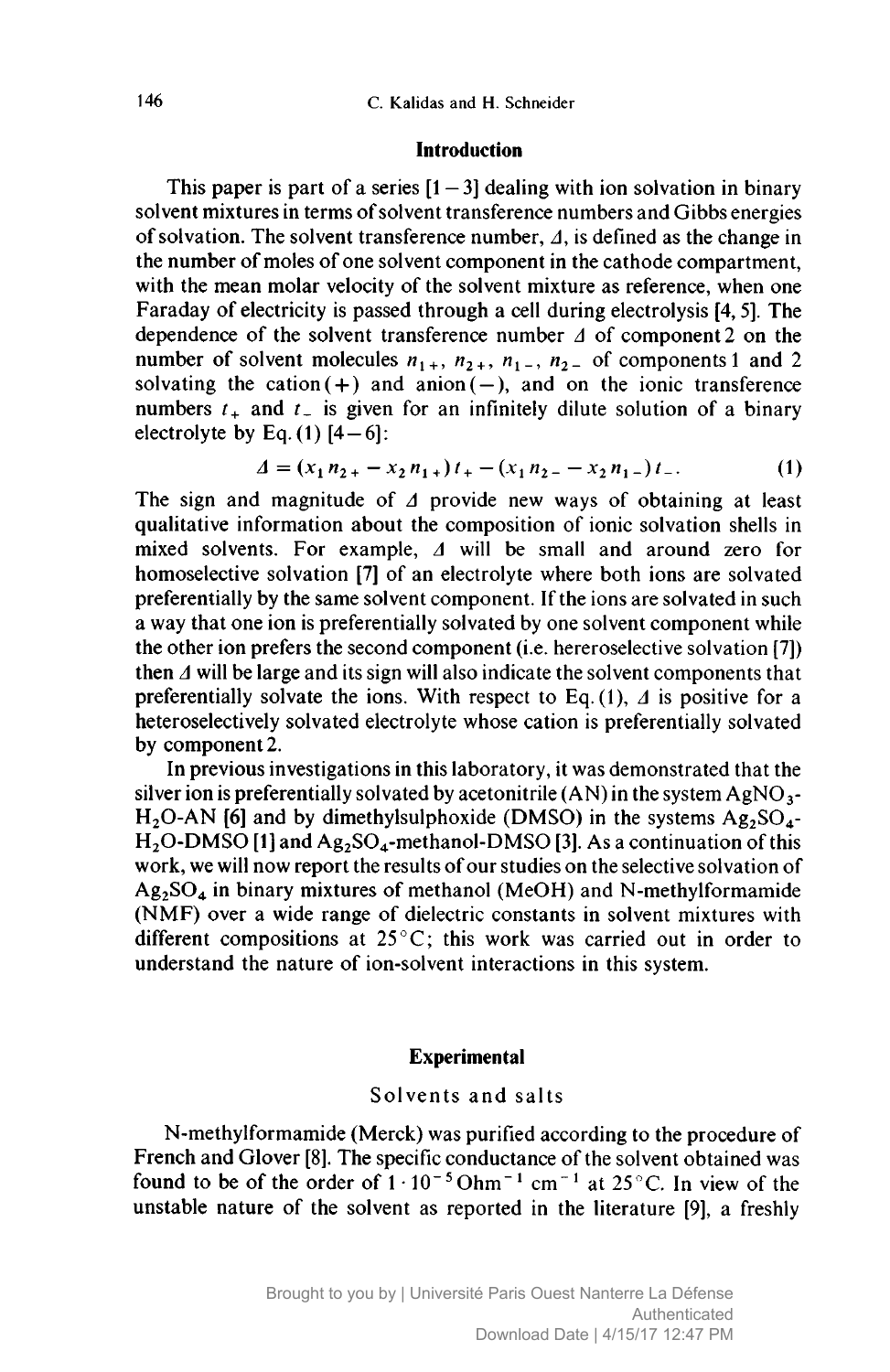distilled sample was always used in all experiments. Methanol (Baker, analyzed) was purified as previously described [3].

Silver sulphate (Merck, p.a.) and silver nitrate (Merck, p.a.) dried under vacuum at  $80^{\circ}$ C and  $120^{\circ}$ C respectively, were used. Ferrocene (Merck) was recrystallized twice from ether and dried under vacuum. Ferricinium picrate was prepared according to the method of Kolthoff and Thomas [10]. The purity of these substances was checked spectrophotometrically.

### Electrodes

The silver electrodes required for e.m.f. measurements were prepared by electrolytically coating silver onto platinum wires (dia. 0.6 mm, length <sup>10</sup> mm) sealed in glass tubes according to the method of Janz [11]. The reproducibility of the electrodes thus obtained was about  $\pm 1$  mV.

A silver wire electrode (Metrohm EA242) and <sup>a</sup> mercury/mercurous sulphate electrode (Metrohm EA 406) were used as indicator and reference electrodes respectively.

### Cells

A H-shaped cell made of Duran glass was used in the e.m.f. measurements and the liquid junction between the two half cells was established by means of <sup>a</sup> short capillary tube in order to reduce diffusion to <sup>a</sup> minimum.

## E.m.f. measurements

A Philips digital multimeter (model PM 2421) was utilized in conjunction with a Knick impedance transformer (type 85,  $R_{\text{int}} \ge 10^{13}$  Ohms) to measure the e.m.f. of the concentration cells employed in this work as described later. The cells were thermostatted at 25  $\pm$  0.05 °C by keeping them in a thermostat maintained at this temperature.

### Dielectric constant measurements

The dielectric constants,  $\varepsilon$ , of the various methanol-NMF mixtures at  $25^{\circ}$ C were measured by means of a capacitance bridge (WTW, Weilheim). Methanol ( $\varepsilon = 32.7$ ), DMSO ( $\varepsilon = 46.7$ ) and water ( $\varepsilon = 78.3$ ) at 25°C were used as calibration liquids.

### Solubility measurements

Saturated solutions of silver sulphate in the various solvent mixtures were prepared by stirring about <sup>25</sup> ml of the mixture with <sup>a</sup> sufficient amount of the salt in <sup>a</sup> thermostatted vessel. After about <sup>12</sup> <sup>h</sup> stirring saturation was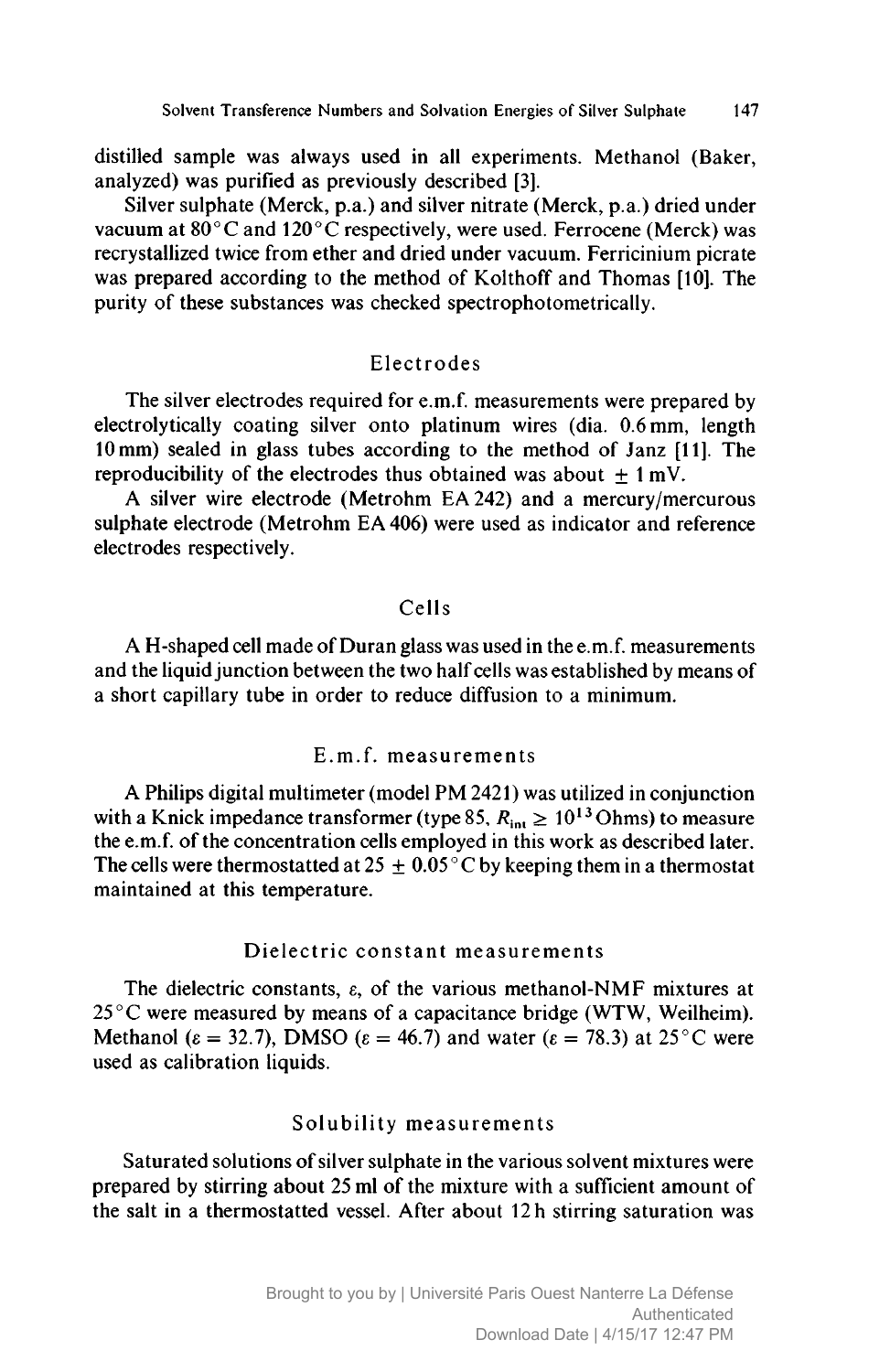achieved and no detectable change in the concentration of the salt was noted. The liquid phase was then filtered off in a G-4 glass filter and a defined quantity of an excess solution of potassium iodide of known concentration was added to <sup>a</sup> weighed portion of the clear saturated solution. The excess potassium iodide was back titrated potentiometrically with <sup>a</sup> standard solution of silver nitrate using <sup>a</sup> modified Metrohm titroprint (E475) for automatic evaluation of titration curves which was connected to an electronically controlled burette (Metrohm Multidosimat <sup>E</sup> 415). The solubility of the salt in the solvent mixtures was calculated from the iodide titration.

#### Results

The solvent transference number,  $\Delta$ , was determined by employing a galvanic cell with transference as introduced by C. Wagner [4] of the type

$$
Ag \begin{array}{|l|l|}\n \hline\n \text{Ag}_2\text{SO}_4 \text{ (sat.)} & \text{Ag}_2\text{SO}_4 \text{ (sat.)} & \\
 \hline\n x_{\text{NMF}}' = 1 - x_{\text{MeOH}}' & x_{\text{NMF}}'' = 1 - x_{\text{MeOH}}'' & \\
 \hline\n \end{array}\n \tag{1}
$$

in which the two half cells contained saturated solutions of silver sulphate in solvent mixtures differing only slightly in solvent composition  $(x_{\text{NMF}}^{\prime} - x_{\text{NMF}}^{\prime})$  $\leq$  0.1). The observed e.m.f. of the cell is due to solvent transport in the two half cells. The solvent transference number,  $\Lambda$ , is related to the e.m.f.,  $\Delta E$ , of the cell [1] according to

[1] according to  
\n
$$
\Delta E = - (x_{\text{NMF}}^{\prime} - x_{\text{NMF}}^{\prime}) \frac{RT}{F} \frac{A}{x_{\text{NMF}} (1 - x_{\text{NMF}})} \left( 1 + \frac{\partial \ln f_{\text{NMF}}}{\partial \ln x_{\text{NMF}}} \right)
$$
 (2)

where  $x'_{NMF}$ ,  $x''_{NMF}$  are the mole fractions of the solvent component NMF in the two half cells, and  $x_{\text{NMF}} = (x'_{\text{NMF}} + x''_{\text{NMF}})/2$ .  $f_{\text{NMF}}$  is the activity coefficient of N-methylformamide; the activity coefficient term in Eq. (2) accounts for deviations of the solvent mixtures from ideal behaviour.

The observed  $\Delta E$  values and the solvent transference numbers of NMF obtained from the above expression at various mole fractions are given in Table 1. The activity coefficient data required in the above calculations were taken from the literature [12]. The resulting  $\Delta$  is plotted as a function of the mole fraction of NMF in Fig. 1. At low mole fractions, the difference between the solvent composition,  $x^{\prime}_{NMF} - x^{\prime}_{NMF}$ , had to be smaller (0.01) than at higher values of  $x_{NMF}$  (s. Table 1). The dielectric constants  $\varepsilon$  of the various solvent mixtures, required for the evaluation of the mean activity coefficient of the salt in the saturated solutions, are given in Table 2. The solubility,  $S$ , of silver sulphate and the solubility product,  $K_{\rm so}$ , of the salt calculated from

$$
K_{\rm sp} = 4 S^3 \gamma_{\pm}^3 \tag{3}
$$

are recorded in Table 2. The mean molal activity coefficient  $\gamma_+$  of the salt was obtained from the extended Debye-Hückel equation [13]. The Gibbs energy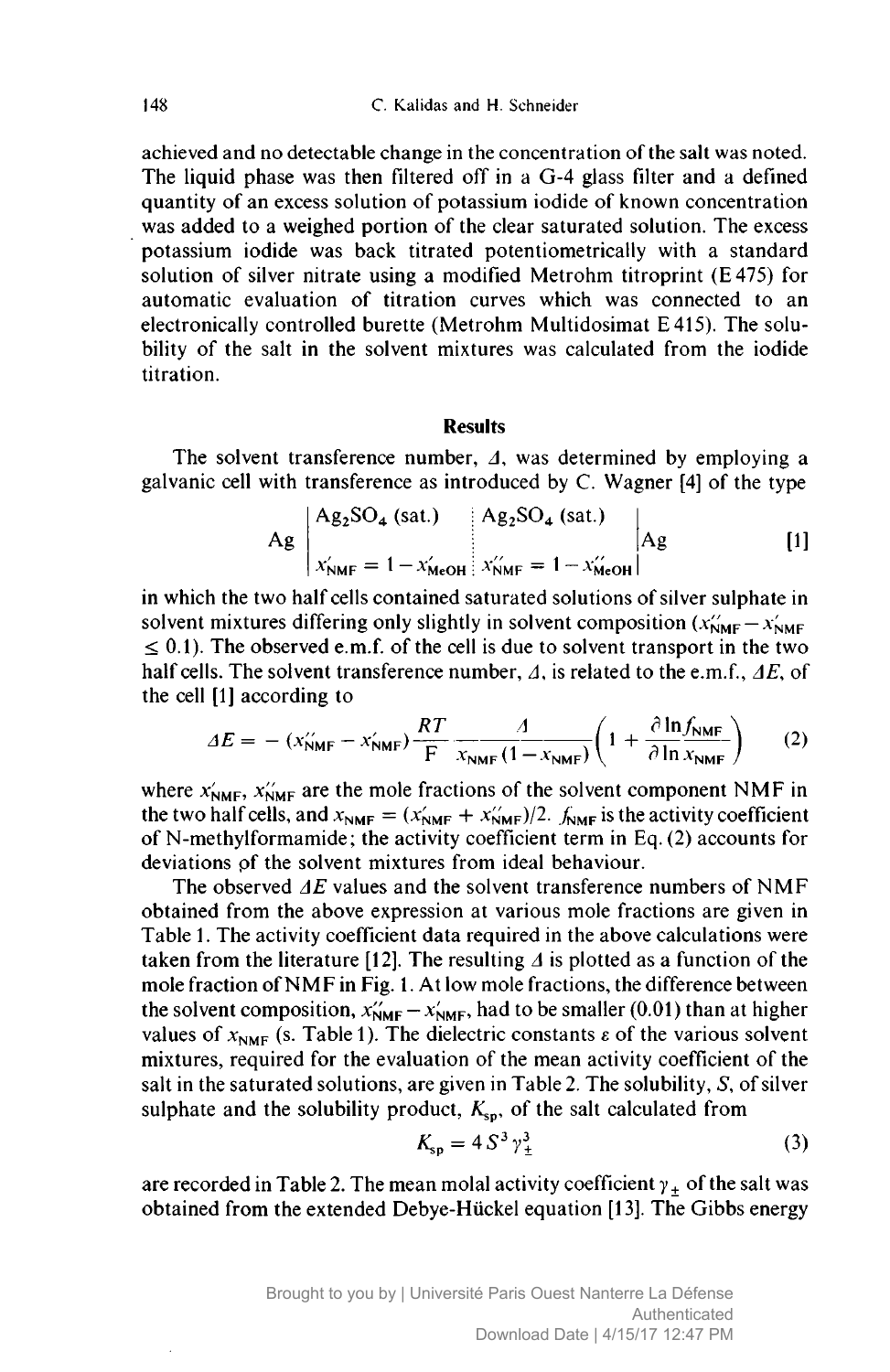| $x_{NMF}$ | $x_{NMF} - x_{NMF}$ | $\Delta E$ (mV) | $\mathbf{1}$    |  |
|-----------|---------------------|-----------------|-----------------|--|
| 0.004     | 0.0078              | $-29.0 + 2$     | $0.56 + 0.04$   |  |
| 0.010     | 0.021               | $-34.0 \pm 2$   | $0.66 \pm 0.04$ |  |
| 0.026     | 0.051               | $-43.6 + 2$     | $0.85 + 0.04$   |  |
| 0.043     | 0.037               | $-7.5 + 1$      | $0.32 + 0.04$   |  |
| 0.050     | 0.051               | $-6.3 + 1$      | $0.23 + 0.04$   |  |
| 0.075     | 0.049               | $-4.3 + 1$      | $0.24 \pm 0.05$ |  |
| 0.082     | 0.041               | $-3.6 + 1$      | $0.26 + 0.07$   |  |
| 0.152     | 0.100               | $-1.0 + 1$      | $0.05 + 0.05$   |  |
| 0.252     | 0.100               | $-0.4 + 1$      | $0.03 + 0.03$   |  |
| 0.355     | 0.090               | $-1.7 + 1$      | $0.18 + 0.09$   |  |
| 0.450     | 0.100               | $-5.6 + 1$      | $0.57 + 0.10$   |  |
| 0.551     | 0.102               | $-6.0 + 1$      | $0.59 \pm 0.10$ |  |
| 0.652     | 0.090               | $-5.6 + 1$      | $0.52 \pm 0.09$ |  |
| 0.749     | 0.099               | $-5.4 + 1$      | $0.42 \pm 0.08$ |  |
| 0.849     | 0.102               | $-6.3 + 1$      | $0.32 + 0.05$   |  |
| 0.950     | 0.101               | $-6.6 + 1$      | $0.12 + 0.02$   |  |

Table 1. E.m.f. of cell [1] and solvent transference numbers,  $\Delta$ , for NMF in the Ag<sub>2</sub>SO<sub>4</sub>-methanol-NMF system at 25°C



Fig. 1. Solvent transference number,  $\Delta$ , of NMF for Ag<sub>2</sub>SO<sub>4</sub> in methanol-NMF mixtures at 25°C

of transfer of  $Ag_2SO_4$  from methanol to methanol-NMF mixtures (solvent s), which is the difference between the Gibbs energies of solvation of the salt in methanol and in s, was then calculated from

$$
\Delta G_t^0 = -RT \ln \frac{K_{\rm sp,s}}{K_{\rm sp, MeOH}} \tag{4}
$$

Brought to you by | Université Paris Ouest Nanterre La Défense Authenticated Download Date | 4/15/17 12:47 PM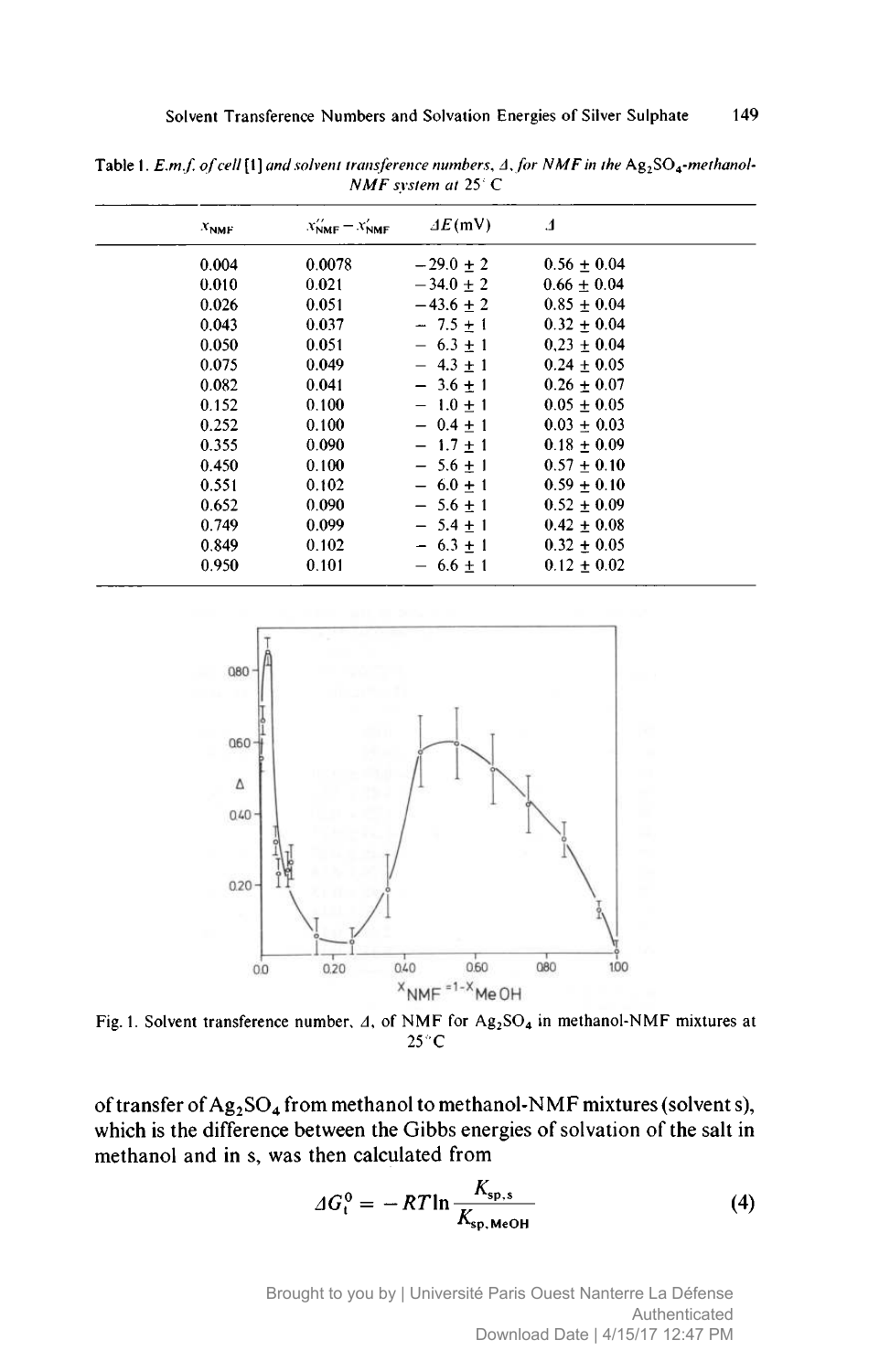| $x_{NMF}$ | ε     | $S \cdot 10^{4a}$<br>(mol/kg) | $\gamma_{\pm}$ |
|-----------|-------|-------------------------------|----------------|
| 0.00      | 32.7  | 0.26                          | 0.950          |
| 0.10      | 36.8  | 0.51                          | 0.914          |
| 0.20      | 43.8  | 1.46                          | 0.891          |
| 0.30      | 56.4  | 2.30                          | 0.906          |
| 0.40      | 70.3  | 3.74                          | 0.914          |
| 0.50      | 87.6  | 5.89                          | 0.923          |
| 0.60      | 102.0 | 7.36                          | 0.931          |
| 0.70      | 122.8 | 8.91                          | 0.943          |
| 0.80      | 142.1 | 10.06                         | 0.951          |
| 0.90      | 162.7 | 11.65                         | 0.957          |
| 1.00      | 182.4 | 16.85                         | 0.957          |

Table 2. Dielectric constant,  $\varepsilon$ , of the solvent, solubilities, S, and mean molar activity coefficients,  $\gamma_+$ , for Ag<sub>2</sub>SO<sub>4</sub> in methanol-NMF mixtures at 25°C

<sup>a</sup> Accurate to within  $\pm 1\%$ 

Table 3. Gibbs energies of transfer of  $Ag_2SO_4$  and of  $Ag^+$  and  $SO_4^{2-}$  ions from methanol to methanol-NMF mixtures at 25°C

| $x_{NMF}$         | $AG0(Ag2SO4)3$<br>(kcal/mol) | $\Delta G^{0} (Ag^{+})^{b}$<br>(kcal/mol) | $AG_1^0(SO_4^{2-})$<br>(kcal/mol) |
|-------------------|------------------------------|-------------------------------------------|-----------------------------------|
| 0.00              | 0.00                         | 0.00                                      | 0.00                              |
| 0.05 <sup>c</sup> | $-0.70$                      | $-0.39$                                   | $+0.08$                           |
| 0.10              | $-1.13$                      | $-0.60 + 0.20$                            | $+0.07$                           |
| 0.20              | $-2.94$                      | $-1.01 + 0.14$                            | $-0.92$                           |
| 0.30              | $-3.79$                      | $-1.25 + 0.20$                            | $-1.29$                           |
| 0.40              | $-4.66$                      | $-1.38 \pm 0.13$                          | $-1.90$                           |
| 0.50              | $-5.49$                      | $-1.55 \pm 0.20$                          | $-2.39$                           |
| 0.60              | $-5.90$                      | $-1.78 + 0.14$                            | $-2.35$                           |
| 0.70              | $-6.26$                      | $-1.91 + 0.13$                            | $-2.44$                           |
| 0.80              | $-6.49$                      | $-2.19 + 0.13$                            | $-2.11$                           |
| 0.90              | $-6.76$                      | $-2.45 + 0.14$                            | $-1.86$                           |
| 1.00              | $-7.42$                      | $-2.84 + 0.17$                            | $-1.74$                           |

 $*$  Accurate to  $\pm$  0.20 kcal/mol

<sup>b</sup> With respect to  $AG_1^0$  (Fic<sup>+</sup>) =  $AG_1^0$  (Foc) [14]<br>
<sup>c</sup> Gibbs energies obtained from plots of S and e.m.f.

and is given in Table 3. The Gibbs energy of transfer,  $AG_t^0$ , of the salt is related to the Gibbs transfer energies of the constituent ions by

$$
\Delta G_t^0 = 2 \Delta G_t^0 (\text{Ag}^+) + \Delta G_t^0 (\text{SO}_4^{2-}). \tag{5}
$$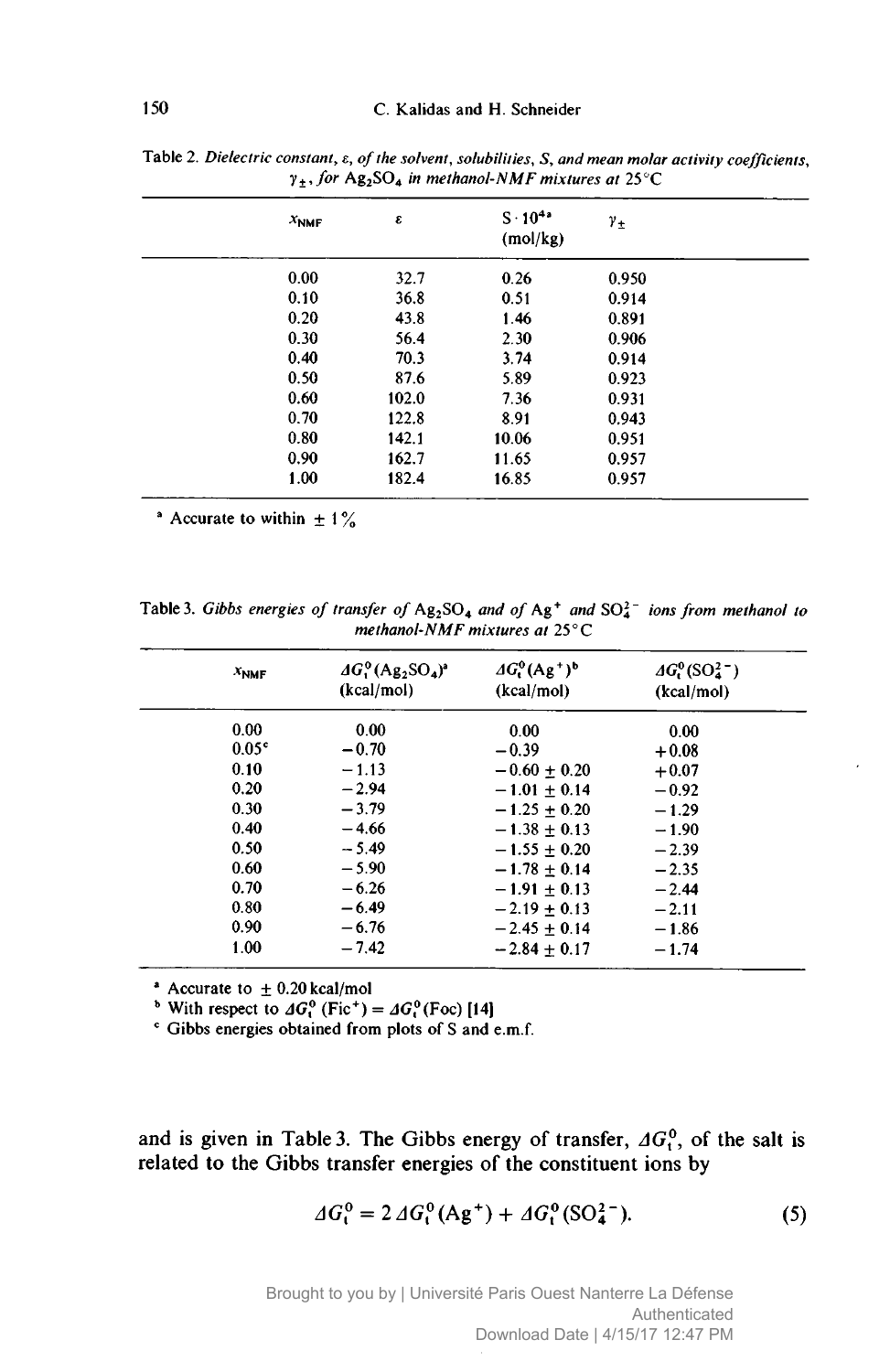

Fig. 2. Gibbs energies of transfer of  $Ag_2SO_4$  and of  $Ag^+$  and  $SO_4^{2-}$  ions from methanol to methanol-NMF mixtures at 25 °C

The Gibbs energy of transfer of the silver ion,  $AG<sup>0</sup>(Ag<sup>+</sup>)$ , was determined from e.m.f. measurements using cell [2]

$$
\Pr\left|\begin{array}{c}\n\text{Fic}^+/\text{Foc} (=1/1) & \text{AgNO}_3 \\
\text{solvent s} & \text{solvent s}\n\end{array}\right|\n\text{Ag}\n\tag{2}
$$

In the above cell the concentrations of ferrocene (Foc) and ferricinium (Fic<sup>+</sup>) picrate were both kept constant at 0.01 <sup>m</sup> and the concentration of silver nitrate was varied from 0.002 to 0.007 m; the standard potential,  $E_s^0$  (Ag/Ag<sup>+</sup>), related to  $E_s$  (Foc/Fic<sup>+</sup>) in various methanol-NMF mixtures, s, was obtained by extrapolating the plot of the parameter  $(E - 2.303 \frac{RT}{F})$  $log m_{Ag}$ ) against the ionic strength, I, to I = 0. Such plots were found to be fairly linear for all solvent compositions. A bridge electrolyte was not used to separate the two compartments in the cell [2], as our calculations on the basis of the Henderson equation showed that the liquid junction potential in the cell was very small.

By using the extra-thermodynamic assumption that the standard potential of the ferrocene/ferricinium ion electrode is independent of the solvent [14], the Gibbs energy of transfer of  $Ag<sup>+</sup>$  from methanol to methanol-NMF mixtures, s, was calculated from

$$
\Delta G_{t}^{0} (Ag^{+}) = -F (E_{s}^{0} - E_{MeOH}^{0}). \tag{6}
$$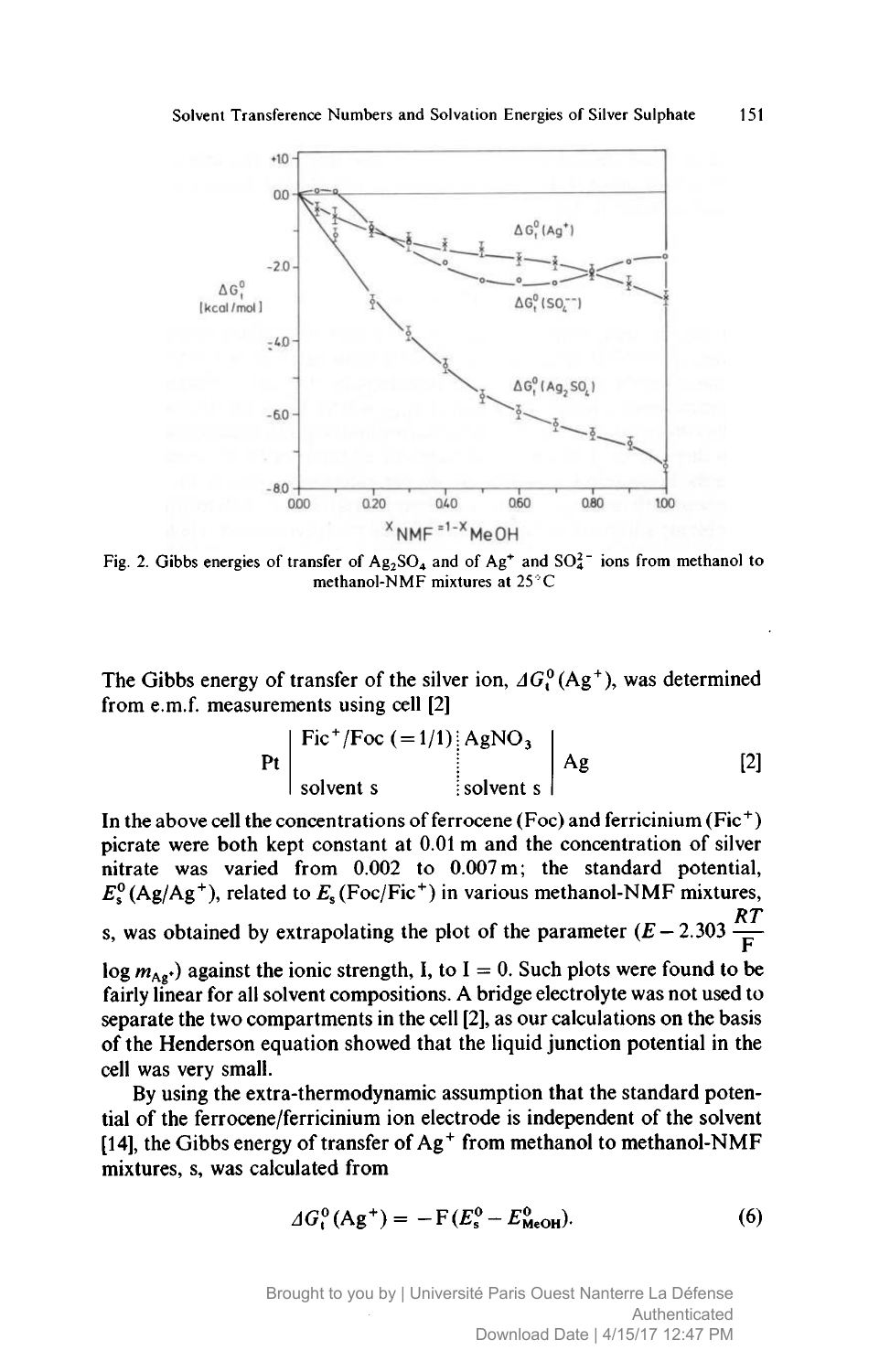The results and the Gibbs energies of transfer of  $SO_4^2$  obtained by using Eq. (5) are given in Table 3. All these data are plotted against the mole fraction of NMF in Fig. 2.

#### **Discussion**

It can be seen from Fig. <sup>1</sup> and Table <sup>1</sup> that the solvent transference number,  $\Delta$ , of NMF increases sharply to a value of about 0.9 at low mole fractions of NMF ( $x_{\text{NMF}} = 0.05$ ) and then decreases to a value of almost zero and again shows a broad maximum at  $x_{NMF} = 0.5$  ( $\Delta = 0.60$ ). Two maxima are thus observed, the first one being sharper and larger than the second. The sharp increase of  $\Delta$  in the initial stages of addition of NMF presumably indicates heteroselective solvation of the electrolyte, this is in general agreement with the large  $\Delta$  values for heteroselectively solvated electrolytes in other binary solvent systems [1, 3, 6]. Detailed interpretation of  $\Delta$  in terms of solvation numbers is made difficult by the lack of data about the ionic transference numbers in the solvent mixtures and about ionic association in the methanolic solutions. Due to these facts, in the following discussion it will be assumed that the influence of ion-pair formation on  $\Delta$  is negligible and that striking changes of  $\Delta$  with respect to the mole fraction are predominantly the result of changes in ionic solvation and not of changes in the ionic transport numbers [s. Eq. (1)].

The solvation numbers of the ions are related to the Gibbs energies of solvation, although this relationship is probably less direct in these highly associated and structured solvent mixture than in binary solvent systems of aprotic polar solvents [15]. Examination of the Gibbs energies of transfer of  $Ag_2SO_4$  and its constituent ions in Table 3 and Fig. 2 will thus help to clarify the behaviour of  $\Delta$ . It is seen that  $\Delta G_1^0$  for Ag<sub>2</sub>SO<sub>4</sub> continuously decreases with addition of NMF suggesting that its transfer from methanol to the mixed solvents and to NMF is favoured and hence that it is preferentially solvated by NMF. The Gibbs energy of transfer of the sulphate ion, however, shows <sup>a</sup> different behaviour and initially increases on addition of NMF, but then passes through a shallow maximum at  $x_{NMF} = 0.1$  and continuously decreases. Thus although the transfer of  $SO_4^{2-}$  from methanol to methanol + NMF mixtures is not favoured at low mole fractions of NMF, it is thermodynamically favourable at  $x_{NMF} > 0.1$ . This result when considered together with the constantly negative Gibbs energy of transfer of  $Ag<sup>+</sup>$  in these mixtures clearly shows that, at low mole fractions of NMF ( $x_{NMF}$  < 0.1), the electrolyte is heteroselectively solvated  $-$  the silver ion being preferentially solvated by NMF and the sulphate ion by methanol. Both ions therefore contribute additively to produce the maximum in  $\Delta$  at around  $x_{\text{NMF}} = 0.05$ . As the mole fraction of NMF increases above 0.1, the salt is, however, homoselectively solvated, both ions being selectively solvated by NMF in the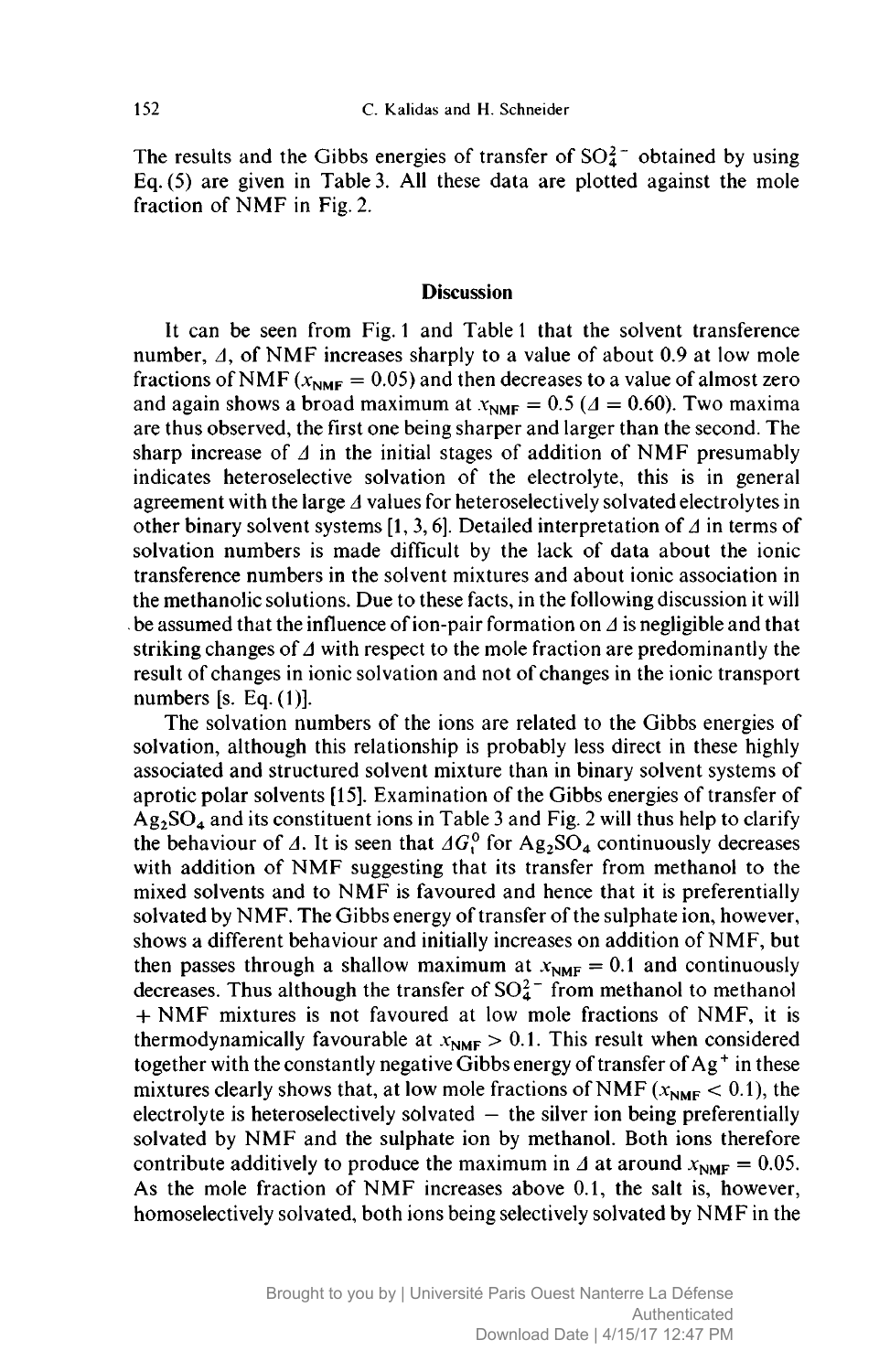mixtures. The competitive contribution of ionic solvation to  $\Delta$  now leads to a decrease in its value to almost zero due to <sup>a</sup> favourable combination of solvation numbers and ionic transport numbers. Since  $AG_1^0(SO_4^{2-})$  changes only slightly at mole fractions  $x_{\text{NMF}} \ge 0.55$  whilst  $\Delta G_1^0(Ag^+)$  becomes increasingly negative up to pure NMF (Fig. 2), the transport of NMF by  $Ag^+$ towards the cathode may exceed the amount of NMF carried in the opposite direction by the anion  $\frac{1}{x}$  this would lead to the second maximum in  $\Lambda$ .

The fact that the Gibbs energy of transfer of Ag<sup>+</sup> from methanol to NMF calculated on the basis of the Born equation in its original form is within its range of application very nearly equal to that obtained experimentally on the basis of the ferrocene/ferricinium ion reference method (Table 3) indicates that, in this case, there are no specific interactions similar to those found between this ion and dipolar aprotic solvents such as AN and DMSO [16]. The preferential solvation of  $Ag<sup>+</sup>$  by NMF in these mixtures can thus be qualitatively accounted for both in sign and in magnitude by Born-type interactions. The preferential solvation of  $SO_4^{2-}$  by NMF in these mixtures at  $x<sub>NME</sub> > 0.1$  presumably arises because of the strong hydrogen bond interaction between the protonic hydrogen of the NHMe group and the — negative charge of the sulphate ion. This is supported by the observations of Paul et al. [17] on anion solvation with NMF as a solvent. The small Gibbs transfer values of this ion at low mole fractions of NMF ( $x_{NMF}$  < 0.1) are similar to the results obtained with the silver ion in the  $Ag_2SO_4-H_2O\text{-}DMSO$ [2] system and may be ascribed to the effect of strong solvent-solvent interactions.

### Acknowledgement

One of the authors (C.K.) expresses his sincere thanks to the Alexander von Humboldt foundation for the award of <sup>a</sup> fellowship which made this work possible.

#### References

- 1. A. A. El-Harakany and H. Schneider, J. Electroanal. Chem. 46 (1973) 255.
- 2. A. Clausen, A. A. El-Harakany, and H.Schneider, Ber. Bunsenges. Phys. Chem. <sup>77</sup> (1973) 994.
- 3. L. RodehüserandH. Schneider, Z. Phys. Chem. Neue Folge 100(1976) 119, J. Soin. Chem. (submitted for publication).
- 4. C. Wagner, Advances in Electrochemistry and Electrochemical Engineering, Vol. <sup>4</sup> (Eds. P. Delahay and C. W. Tobias). Wiley Interscience, New York 1966, pp. 1 - 46.
- 5. H. Schneider, Topics in Current Chem. <sup>68</sup> (1976) 103.
- 6. H. Strehlow and H. M. Koepp, Z. Elektrochem., Ber. Bunsenges. Phys. Chem. <sup>62</sup> (1958) 373.
- 7. H. Schneider, Solute Solvent Interactions (Eds. J. F. Coetzee and C. D. Ritchie) p. 301, Marcel Dekker, New York and London 1969.